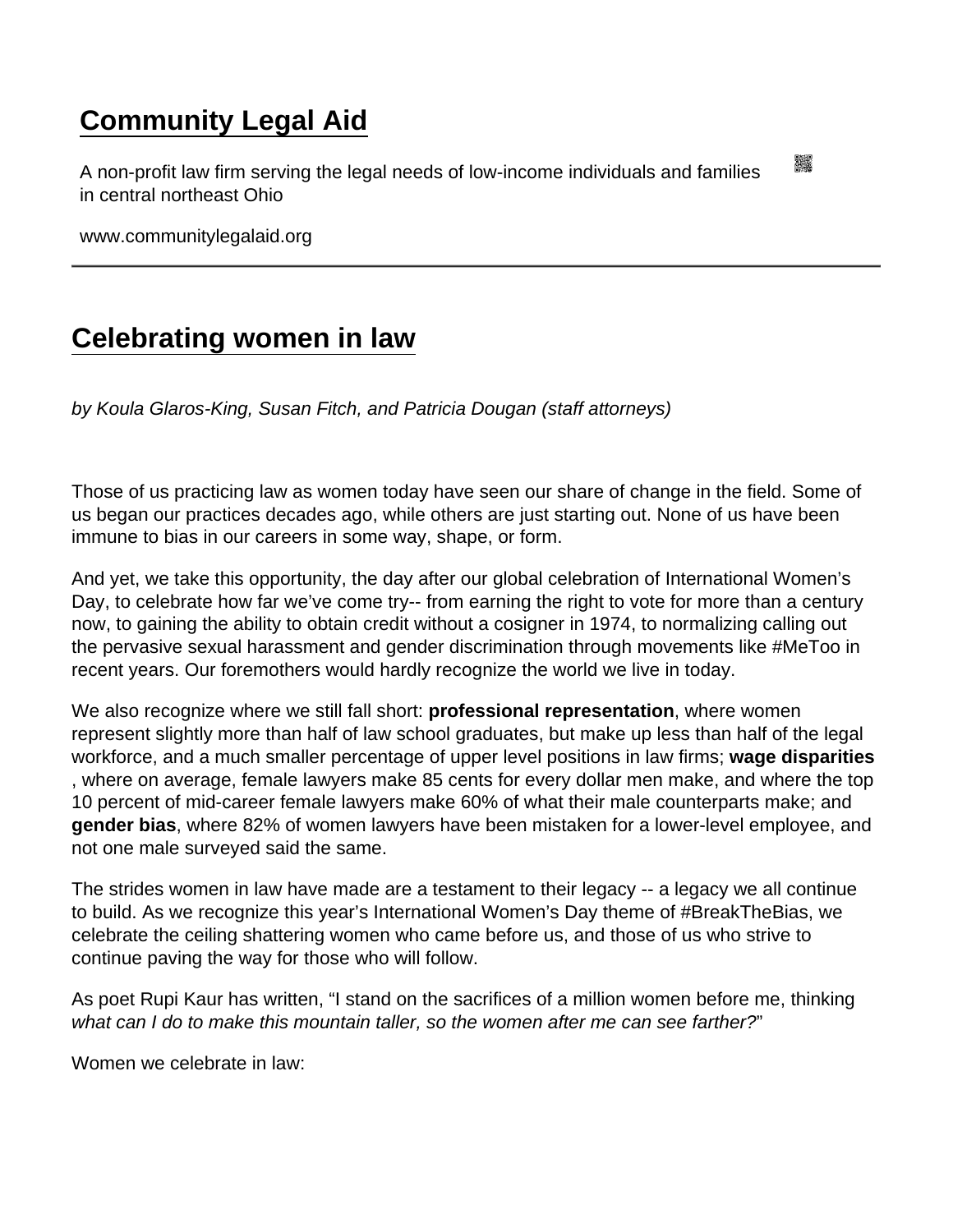In 1638, **Maragret Brent** became the first female to practice law in colonial America.

**Myra Bradwell** was the first woman to found and publish a legal newspaper, the "Chicago Legal News," and fought (ultimately unsuccessfully) for the right to practice law as a woman.

**Lemma Barkaloo** was denied entry to one law school, faced such brutal harassment from male classmates that she left another, and ultimately passed the Missouri bar exam in 1870 with the highest marks of a group of five applicants. She died of typhoid fever before realizing her dream of practicing law.

In 1870, **Ada Kepley** became the first woman in the United States to graduate from law school. She was ultimately denied a license by the state of Illinois, due to a law that prohibited women from practicing law.

**Charlotte Ray** became the first Black female attorney in the United States in 1872 and was the first female admitted to the District of Columbia Bar and the first female admitted to practice before the Supreme Court of D.C. She didn't get many clients due to racism and sexism, and she eventually stopped practicing law and became a teacher.

In 1886, **Lettie Burlingame** founded The Equity Club, the first professional organization for women lawyers.

**Harriet Taylor Upton**, who was not an attorney, but who ran the National American Women's Suffrage Association first out of her Warren, Ohio home and later from the Trumbull County Courthouse until 1909.

**Lyda Burton Conley** became the first Native American female lawyer in 1910. She fought to protect native burial grounds. Her efforts eventually led to Congress banning desecration of such grounds.

**Aileen Trusler** was the first woman to graduate from the University of Akron School of Law and the first woman lawyer in the Summit County Prosecutor's Office.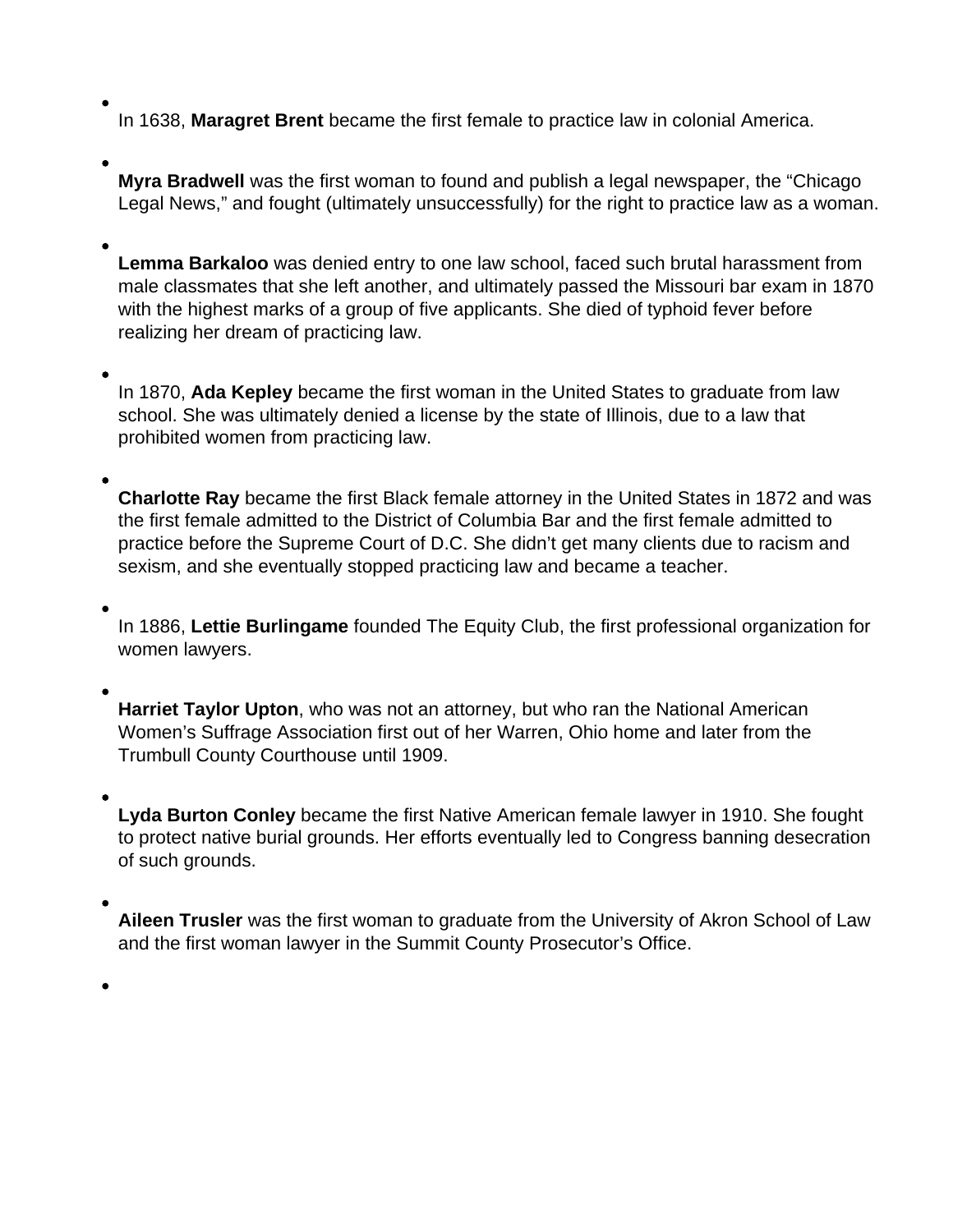In 1920, **Florence Ellenwood Allen** won a seat on the Cuyahoga County Court of Common Pleas, making her the first woman to be elected as a judge in the U.S. She went on to become the first woman elected a state's highest court and the first woman judge on a federal appeals court.

**Genevieve Rose Cline** was the first female federal judge in America, nominated by President Calvin Coolidge in 1928. She was an advocate for consumer and women's rights.

**Jane Bolin** became the first Black woman to serve as a judge in the United States. She spent her career fighting for racial equality in children's services, probation office assignment, and childcare.

**Mary Cacioppo** was the first female Assistant Law Director the City of Akron, the first woman to serve on the Akron Board of Zoning Appeals, the first female Chief Profescutor in Summit County, and the first woman appointed as a magistrate in the Domestic Relations Court. She went on to have an illustrious career as a judge throughout the state.

**Pauli Murray** was a human rights activist and legal scholar in the twentieth century. She cofounded the National Organization for Women, was active in the civil rights movement, and the fight for LGBTQ+ people's rights.

**Constance Baker Motley** wrote the original complaint in the case of Brown v. Board of Education and was the first Black woman to argue a case before the U.S. Supreme Court. She went on to become the first Black federal judge in 1966.

In 1963, **Sarah Tilghman Hughes** became the first female judge to swear in a president, swearing in Lyndon B. Johnson on Air Force One in the aftermath of President Kennedy's asassination. Hughes attended George Washington University Law School by night while living in a tent by the Potomac River.

**Barbara Jordan** became the first woman elected to represent Texas in the U.S. House of Representatives in 1972. Much of her legislative career focused on fair employment practices and defending the constitution through landmark issues like the Watergate scandal.

In 1973, **Sarah Weddington** became the youngest person to argue and win a case in the U.S. Supreme Court, in Roe v. Wade.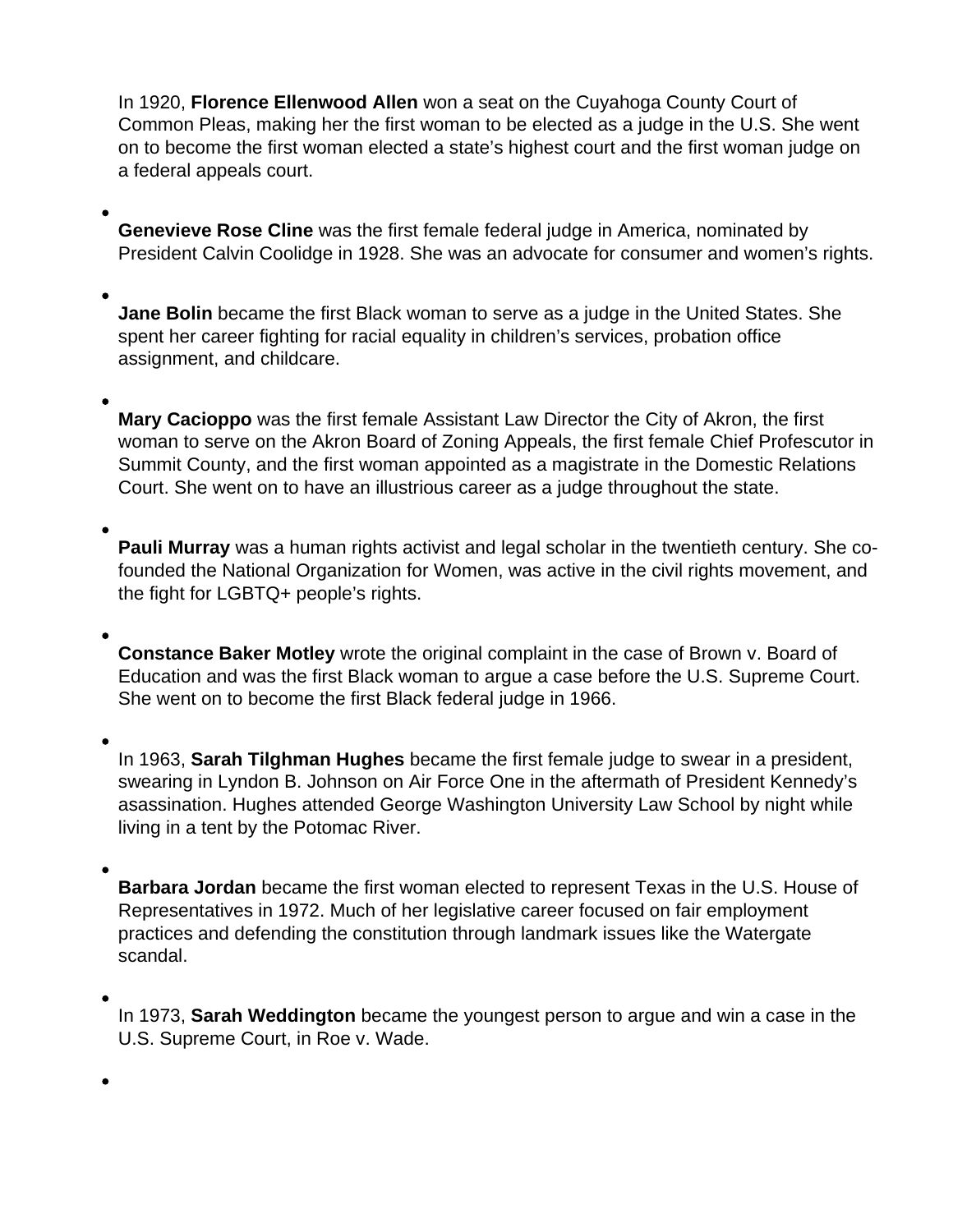**Sandra Day O'Connor** was the first female Supreme Court Justice, appointed in 1981 by President Ronald Reagan.

In 1984, **Mary Spicer** became the first female judge in Summit County's history.

**Janet Reno** was named the first female Attorney General in 1993 and is the second longest tenured person to hold that position.

**Ruth Bader Ginsburg** was the second female Supreme Court Justice, appointed in 1993. She spent her career fighting for equal rights for women, disabled individuals, and members of the LGBTQ+ community.

In 1994, **Jane White Taylor** became the first female president of the Akron Bar Association. She also served as president of the Ohio State Bar Association and spent years promoting free legal assistance to low-income Ohioans through her work with the Ohio Legal Assistance Foundation.

**Hillary Rodham Clinton** is a lawyer, political, diplomat, and former first lady. She was the first woman to be nominated for president by a major political party.

**Michelle Obama** earned her JD from Harvard in 1988 and went on to work in public service law. As First Lady, she advocated for poverty awareness and health and wellness.

In 2007, **Judge Carla Baldwin** was sworn in as the first African American female judge in Youngstown.

**Loretta Lynch** spent much of her career working as a drug and violent crime prosecutor and worked for years for both the U.S. Attorney's Office and in private practice before becoming the first Black female Attorney General in 2010.

**Sonia Sotomayor** became the first Hispanic and Latina woman justice on the Supreme Court in 2009. Her career has seen landmark decisions supporting minority rights, rights of LGBTQ+ individuals, and campaign finance reform.